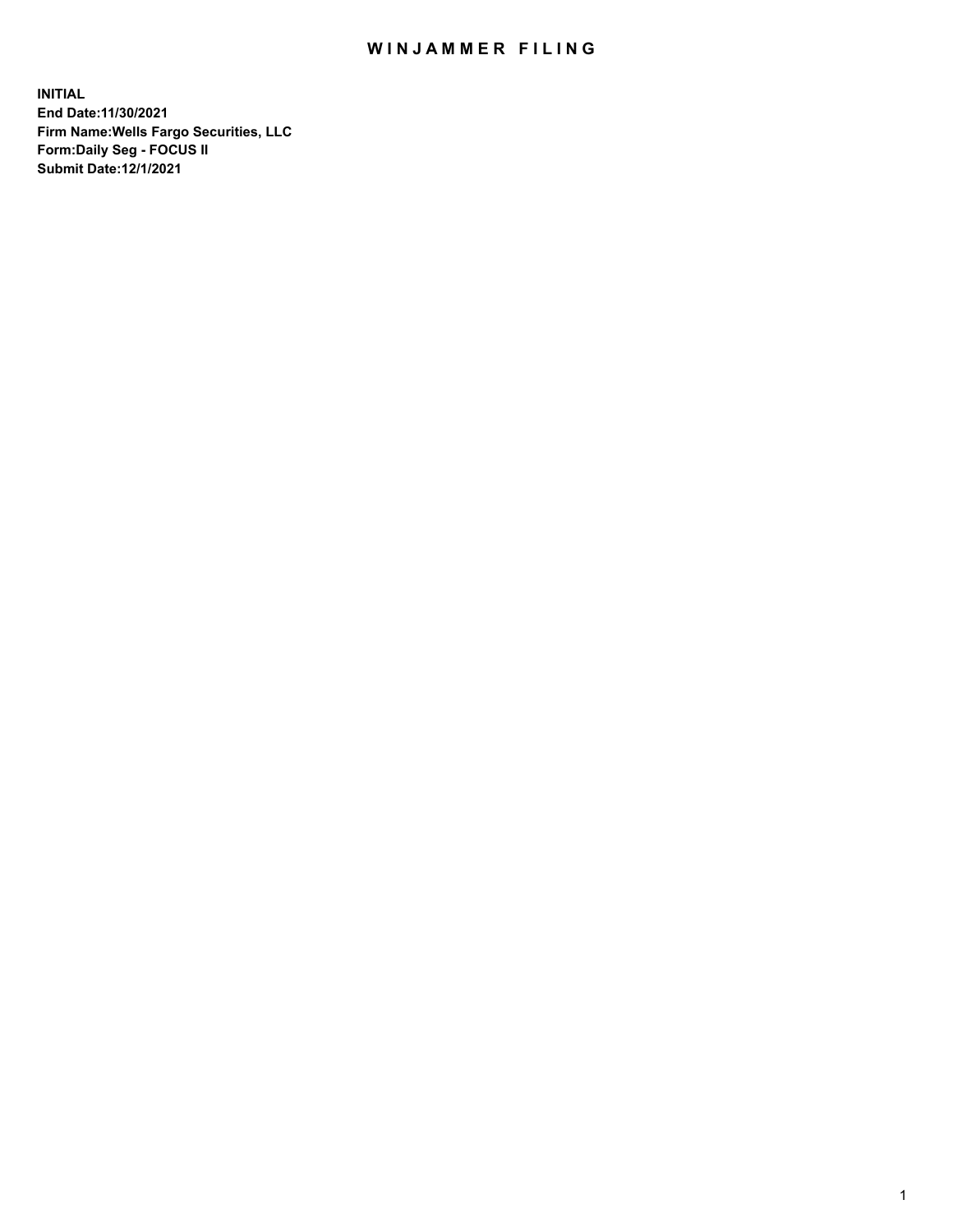**INITIAL End Date:11/30/2021 Firm Name:Wells Fargo Securities, LLC Form:Daily Seg - FOCUS II Submit Date:12/1/2021 Daily Segregation - Cover Page**

| Name of Company                                                                                                                                                                                                                                                                                                                | <b>Wells Fargo Securities LLC</b>                          |
|--------------------------------------------------------------------------------------------------------------------------------------------------------------------------------------------------------------------------------------------------------------------------------------------------------------------------------|------------------------------------------------------------|
| <b>Contact Name</b>                                                                                                                                                                                                                                                                                                            | <b>James Gnall</b>                                         |
| <b>Contact Phone Number</b>                                                                                                                                                                                                                                                                                                    | 917-699-6822                                               |
| <b>Contact Email Address</b>                                                                                                                                                                                                                                                                                                   | james.w.gnall@wellsfargo.com                               |
| FCM's Customer Segregated Funds Residual Interest Target (choose one):<br>a. Minimum dollar amount: ; or<br>b. Minimum percentage of customer segregated funds required:% ; or<br>c. Dollar amount range between: and; or<br>d. Percentage range of customer segregated funds required between:% and%.                         | 125,000,000<br><u>0</u><br>0 <sub>0</sub><br>00            |
| FCM's Customer Secured Amount Funds Residual Interest Target (choose one):<br>a. Minimum dollar amount: ; or<br>b. Minimum percentage of customer secured funds required:%; or<br>c. Dollar amount range between: and; or<br>d. Percentage range of customer secured funds required between:% and%.                            | 35,000,000<br><u>0</u><br>0 <sub>0</sub><br>0 <sub>0</sub> |
| FCM's Cleared Swaps Customer Collateral Residual Interest Target (choose one):<br>a. Minimum dollar amount: ; or<br>b. Minimum percentage of cleared swaps customer collateral required:% ; or<br>c. Dollar amount range between: and; or<br>d. Percentage range of cleared swaps customer collateral required between:% and%. | 360,000,000<br><u>0</u><br>00<br>00                        |

Attach supporting documents CH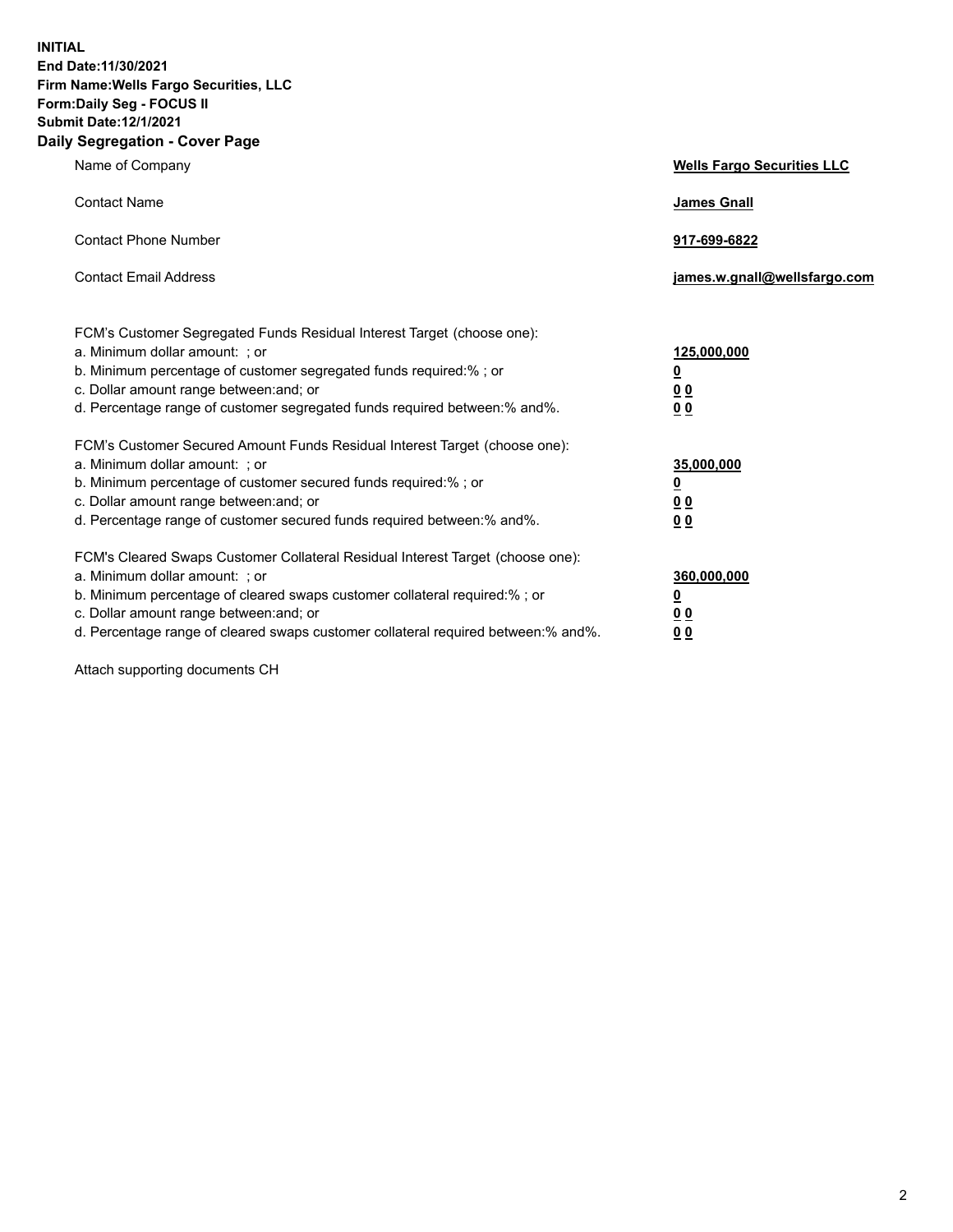**INITIAL End Date:11/30/2021 Firm Name:Wells Fargo Securities, LLC Form:Daily Seg - FOCUS II Submit Date:12/1/2021 Daily Segregation - Secured Amounts** Foreign Futures and Foreign Options Secured Amounts

Amount required to be set aside pursuant to law, rule or regulation of a foreign government or a rule of a self-regulatory organization authorized thereunder

## 1. Net ledger balance - Foreign Futures and Foreign Option Trading - All Customers A. Cash **137,978,249** [7315]

- B. Securities (at market) **178,750,478** [7317]
- 2. Net unrealized profit (loss) in open futures contracts traded on a foreign board of trade **214,121,002** [7325]
- 3. Exchange traded options
	- a. Market value of open option contracts purchased on a foreign board of trade **16** [7335]
	- b. Market value of open contracts granted (sold) on a foreign board of trade **0** [7337]
- 4. Net equity (deficit) (add lines 1. 2. and 3.) **530,849,745** [7345]
- 5. Account liquidating to a deficit and account with a debit balances gross amount **14,133,166** [7351] Less: amount offset by customer owned securities **-14,121,052** [7352] **12,114** [7354]
- 6. Amount required to be set aside as the secured amount Net Liquidating Equity Method (add lines 4 and 5)
- 7. Greater of amount required to be set aside pursuant to foreign jurisdiction (above) or line 6.

## FUNDS DEPOSITED IN SEPARATE REGULATION 30.7 ACCOUNTS

- 1. Cash in banks
	- A. Banks located in the United States **84,197,663** [7500]
	- B. Other banks qualified under Regulation 30.7 **157,594,216** [7520] **241,791,879**
- 2. Securities
	- A. In safekeeping with banks located in the United States **111,673,703** [7540]
- B. In safekeeping with other banks qualified under Regulation 30.7 **0** [7560] **111,673,703** [7570]
- 3. Equities with registered futures commission merchants
	-
	-
	- C. Unrealized gain (loss) on open futures contracts **37,200,859** [7600]
	- D. Value of long option contracts **16** [7610]
	- E. Value of short option contracts **0** [7615] **99,109,708** [7620]
- 4. Amounts held by clearing organizations of foreign boards of trade
	- A. Cash **0** [7640]
	- B. Securities **0** [7650]
	- C. Amount due to (from) clearing organization daily variation **0** [7660]
	- D. Value of long option contracts **0** [7670]
	- E. Value of short option contracts **0** [7675] **0** [7680]
- 5. Amounts held by members of foreign boards of trade
	-
	-
	- C. Unrealized gain (loss) on open futures contracts **108,516,061** [7720]
	- D. Value of long option contracts **0** [7730]
	- E. Value of short option contracts **0** [7735] **243,810,356** [7740]
- 6. Amounts with other depositories designated by a foreign board of trade **0** [7760]
- 7. Segregated funds on hand **0** [7765]
- 8. Total funds in separate section 30.7 accounts **696,385,646** [7770]
- 9. Excess (deficiency) Set Aside for Secured Amount (subtract line 7 Secured Statement Page 1 from Line 8)
- 10. Management Target Amount for Excess funds in separate section 30.7 accounts **35,000,000** [7780]
- 11. Excess (deficiency) funds in separate 30.7 accounts over (under) Management Target **130,523,787** [7785]

**0** [7305]

**530,861,859** [7355]

## **530,861,859** [7360]

[7530]

 A. Cash **-25,177,018** [7580] B. Securities **87,085,851** [7590]

 A. Cash **-79,791,343** [7700] B. Securities **215,085,638** [7710] **165,523,787** [7380]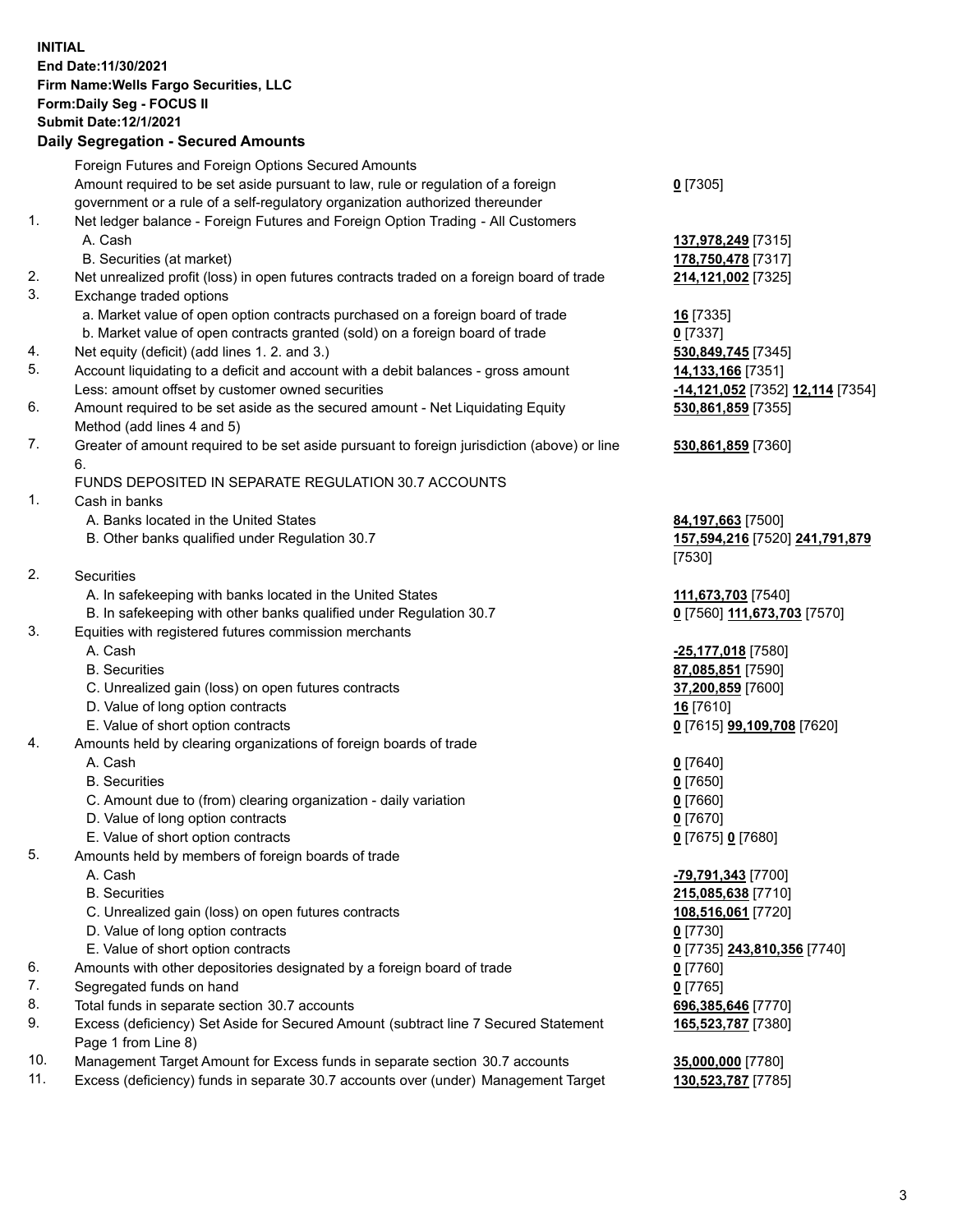**INITIAL End Date:11/30/2021 Firm Name:Wells Fargo Securities, LLC Form:Daily Seg - FOCUS II Submit Date:12/1/2021 Daily Segregation - Segregation Statement** SEGREGATION REQUIREMENTS(Section 4d(2) of the CEAct)

| 1.  | Net ledger balance                                                                  |                               |
|-----|-------------------------------------------------------------------------------------|-------------------------------|
|     | A. Cash                                                                             | 2,638,870,878 [7010]          |
|     | B. Securities (at market)                                                           | 1,896,705,396 [7020]          |
| 2.  | Net unrealized profit (loss) in open futures contracts traded on a contract market  | 1,249,532,405 [7030]          |
| 3.  | Exchange traded options                                                             |                               |
|     | A. Add market value of open option contracts purchased on a contract market         | 1,472,819,520 [7032]          |
|     | B. Deduct market value of open option contracts granted (sold) on a contract market | -1,476,978,663 [7033]         |
| 4.  | Net equity (deficit) (add lines 1, 2 and 3)                                         | 5,780,949,536 [7040]          |
| 5.  | Accounts liquidating to a deficit and accounts with                                 |                               |
|     | debit balances - gross amount                                                       | 181,583,939 [7045]            |
|     | Less: amount offset by customer securities                                          | -174,825,475 [7047] 6,758,464 |
|     |                                                                                     | [7050]                        |
| 6.  | Amount required to be segregated (add lines 4 and 5)                                | 5,787,708,000 [7060]          |
|     | FUNDS IN SEGREGATED ACCOUNTS                                                        |                               |
| 7.  | Deposited in segregated funds bank accounts                                         |                               |
|     | A. Cash                                                                             | 195,954,397 [7070]            |
|     | B. Securities representing investments of customers' funds (at market)              | 665,237,295 [7080]            |
|     | C. Securities held for particular customers or option customers in lieu of cash (at | 170,791,019 [7090]            |
|     | market)                                                                             |                               |
| 8.  | Margins on deposit with derivatives clearing organizations of contract markets      |                               |
|     | A. Cash                                                                             | 3,057,741,740 [7100]          |
|     | B. Securities representing investments of customers' funds (at market)              | 299,248,052 [7110]            |
|     | C. Securities held for particular customers or option customers in lieu of cash (at | 1,725,914,377 [7120]          |
|     | market)                                                                             |                               |
| 9.  | Net settlement from (to) derivatives clearing organizations of contract markets     | 155,590,398 [7130]            |
| 10. | Exchange traded options                                                             |                               |
|     | A. Value of open long option contracts                                              | 1,472,819,520 [7132]          |
|     | B. Value of open short option contracts                                             | -1,476,978,663 [7133]         |
| 11. | Net equities with other FCMs                                                        |                               |
|     | A. Net liquidating equity                                                           | $0$ [7140]                    |
|     | B. Securities representing investments of customers' funds (at market)              | $0$ [7160]                    |
|     | C. Securities held for particular customers or option customers in lieu of cash (at | $0$ [7170]                    |
|     | market)                                                                             |                               |
| 12. | Segregated funds on hand                                                            | $0$ [7150]                    |
| 13. | Total amount in segregation (add lines 7 through 12)                                | 6,266,318,135 [7180]          |
| 14. | Excess (deficiency) funds in segregation (subtract line 6 from line 13)             | 478,610,135 [7190]            |
| 15. | Management Target Amount for Excess funds in segregation                            | 125,000,000 [7194]            |
| 16. | Excess (deficiency) funds in segregation over (under) Management Target Amount      | 353,610,135 [7198]            |
|     | <b>Excess</b>                                                                       |                               |